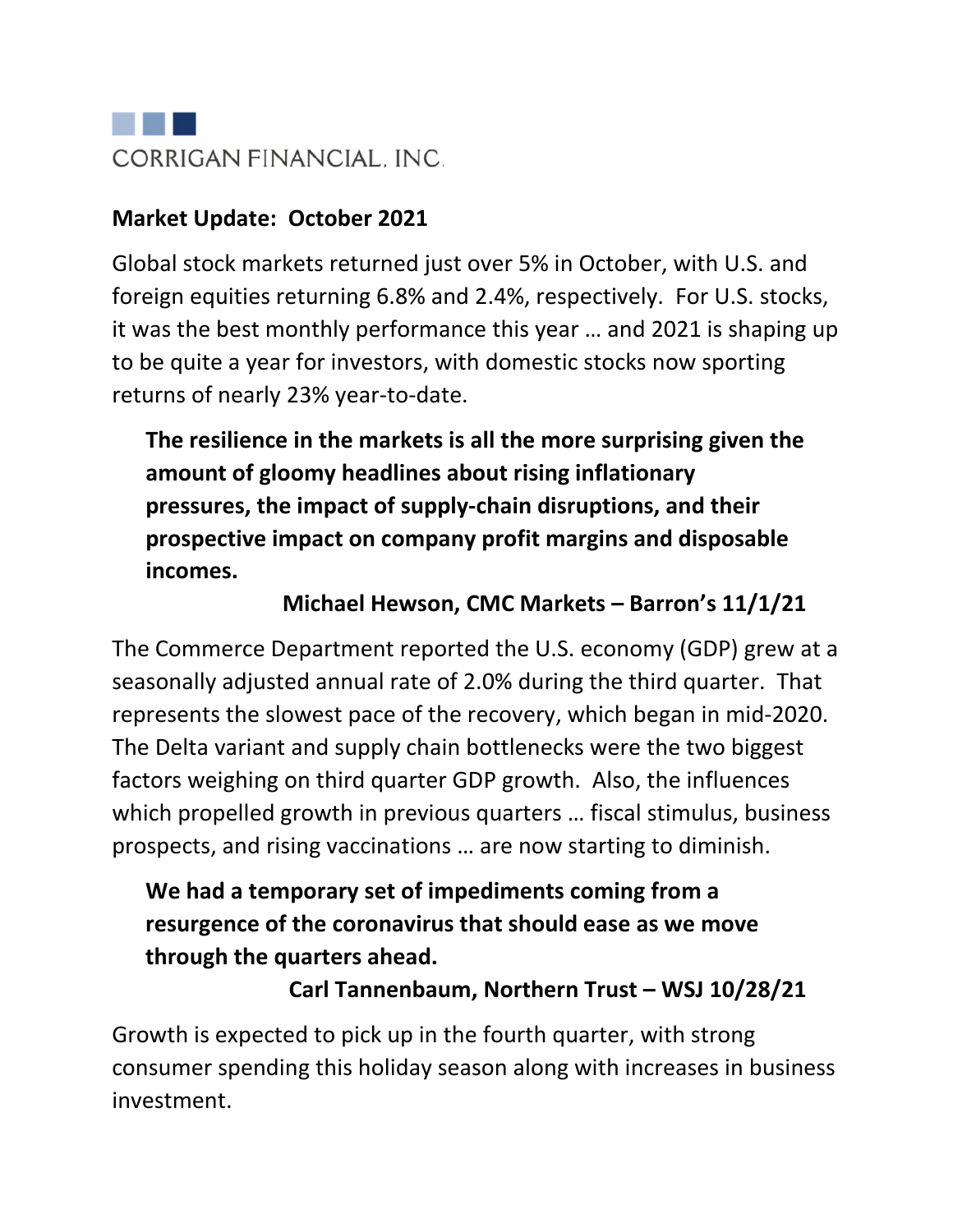**Shoppers are well-positioned to open their wallets this holiday season because of rising wages and savings amassed from several rounds of federal stimulus.**

### **Sarah Chaney Cambon – WSJ 10/28/21**

After three months of declines, consumer confidence increased in October. The rise in confidence was generally attributed to easing concerns over Covid-19. Still, sentiment could be hurt by persistent supply chain bottlenecks … causing shortages and rising prices into the holiday season.

**The proportion of consumers planning to purchase homes, automobiles, and major appliances all increased in October – a sign that consumer spending will continue to support economic growth.**

# **Lynn Franco, Conference Board – WSJ 10/26/21**

The 19-nation eurozone saw much faster third quarter growth than the U.S. and China. The eurozone's economy advanced at a seasonally adjusted annualized rate of 9.1% for the quarter … well above the 2% rate of the U.S. and the estimated 1% growth for China's economy during the same period.

**Europe is climbing out of a deeper economic hole and hasn't yet returned to its prepandemic level of output, unlike the larger U.S. and Chinese economies.**

## **Tom Fairless – WSJ 10/29/21**

China is attempting to rein in excessive real estate debt (both household and corporate), while at the same time addressing ambitious goals relating to climate concerns and widening inequality. Slower economic growth may be the result, as Beijing tries to implement these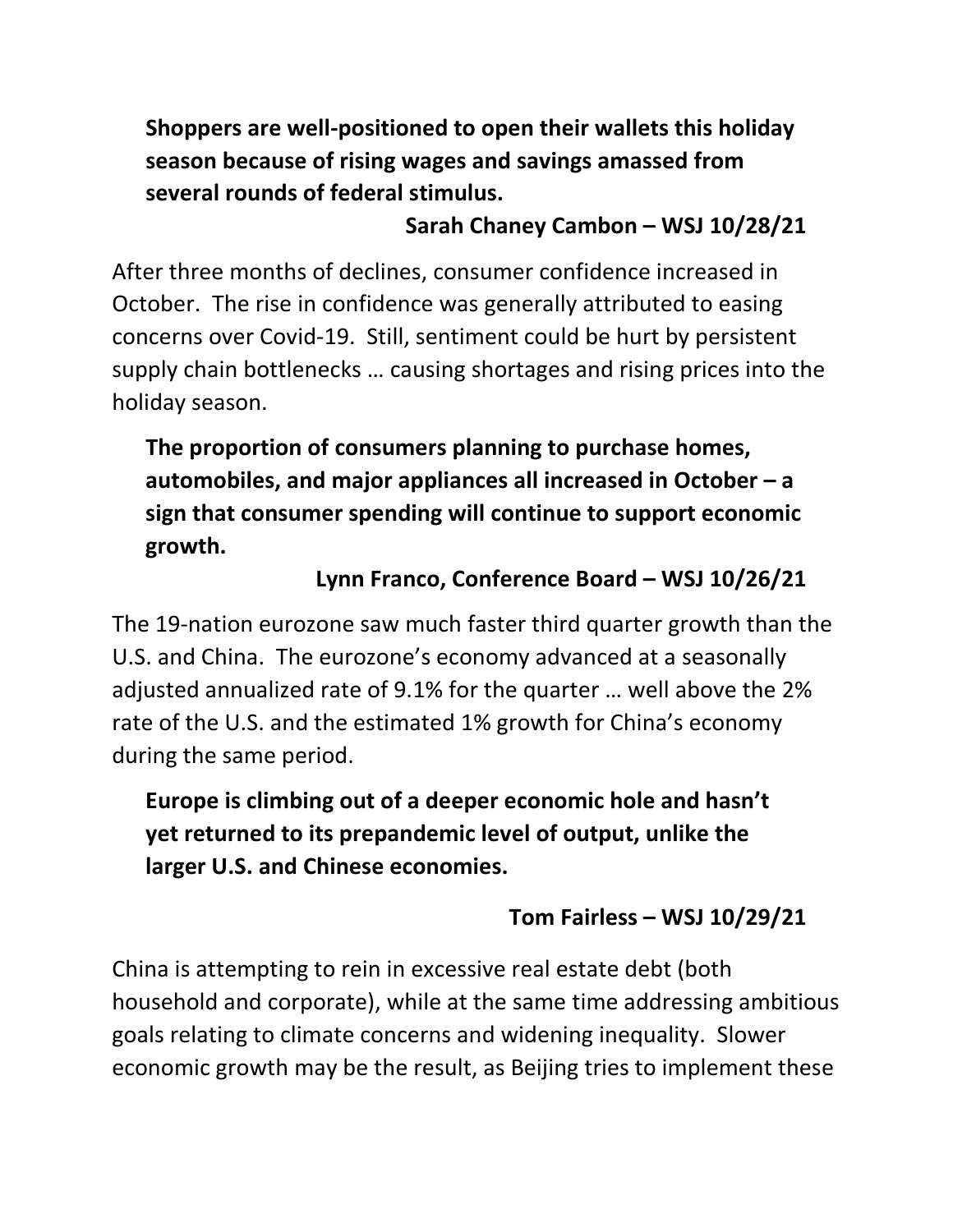reforms, while dealing with real estate bubbles, power shortages, and continuing concerns over the coronavirus.

# **The downturn in the real-estate market will continue to weigh substantially on (China's economic) growth in the coming months.**

## **Louis Kuijs, Oxford Economics – WSJ 10/18/21**

The Fed's preferred gauge of inflation, the personal-consumptionexpenditures price index, rose at a 4.4% annual rate in September … the fastest rise in 30 years. Excluding the volatile food and energy categories, the index was up 3.6% annualized … also a 30-year high.

**Year-over-year inflation remains high and will for some time simply because of what's already happened in the first months of the year. But monthly rates, I believe, will come down in the second half of the year. I think we'll see a return to levels close to 2 percent.**

## **Janet Yellen, Treasury Secretary – CNBC 10/29/21**

Economists expect inflation pressure to remain well into 2022, or at least until we get through all these pandemic related disruptions. The Fed is expected to announce soon that it will start to trim back on its bond buying program. Interest rate increases are not expected until sometime next year.

## **The Fed now has to navigate that very difficult transition from accommodation to tightening.**

#### **Joe Brusuelas, Chief Economist RSM US LLC – WSJ 10/29/21**

The Labor Department reported worker compensation rose 1.3% in the third quarter from the second, the quickest pace in 20 years. Employees in the leisure, hospitality and retail sectors saw the largest increases, as employers continued to struggle with worker shortages.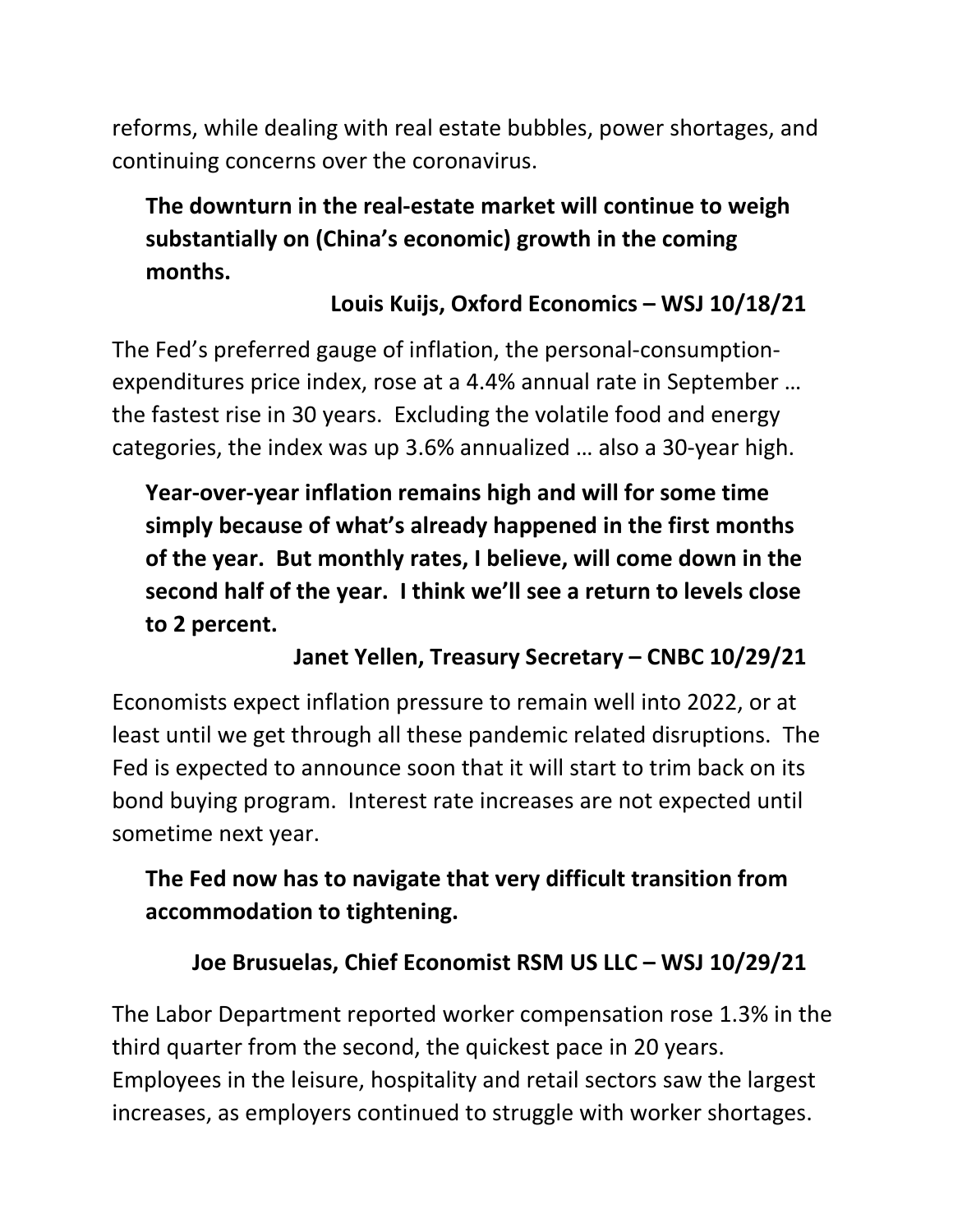Approximately 62% of American adults are either working or looking for work … the lowest rate since the 1970s.

According to a recent household survey by the U.S. Census Bureau, more than seven million adults were impacted because their children were unable to attend daycare due to safety concerns. Experts contend that childcare issues are hurting the labor-force participation rate for women … which is at the lowest rate since the 1970s. In September alone, it's estimated that more than 300,000 women ages 20 and over dropped out of the workforce.

# **The pandemic worsened the realities of child care in this country.**

# **Hannah Matthews, Center for Law and Social Policy – WSJ 10/24/21**

Energy prices have climbed sharply, due to the surging demand for oil, coal and natural gas from countries rebounding from the pandemic. At the same time, supplies from renewable resources (wind and hydroelectric power) have sometimes fallen short of forecasts.

**The situation has laid bare the fragility of global supplies … While fossil fuel investment is falling, fossil fuels account for the most energy – and green spending isn't growing fast enough to fill the gap.**

## **Matthews/Eaton/Faucon – WSJ 10/17/21**

Renewables accounted for 26% of global electricity generation in 2019, according to the International Renewable Energy Agency. Fossil fuels account for the majority of global power generation. According to the U.S. Energy Information Administration, the world's oil production, while still rising, is struggling to keep pace with the increasing consumption of countries recovering from the pandemic.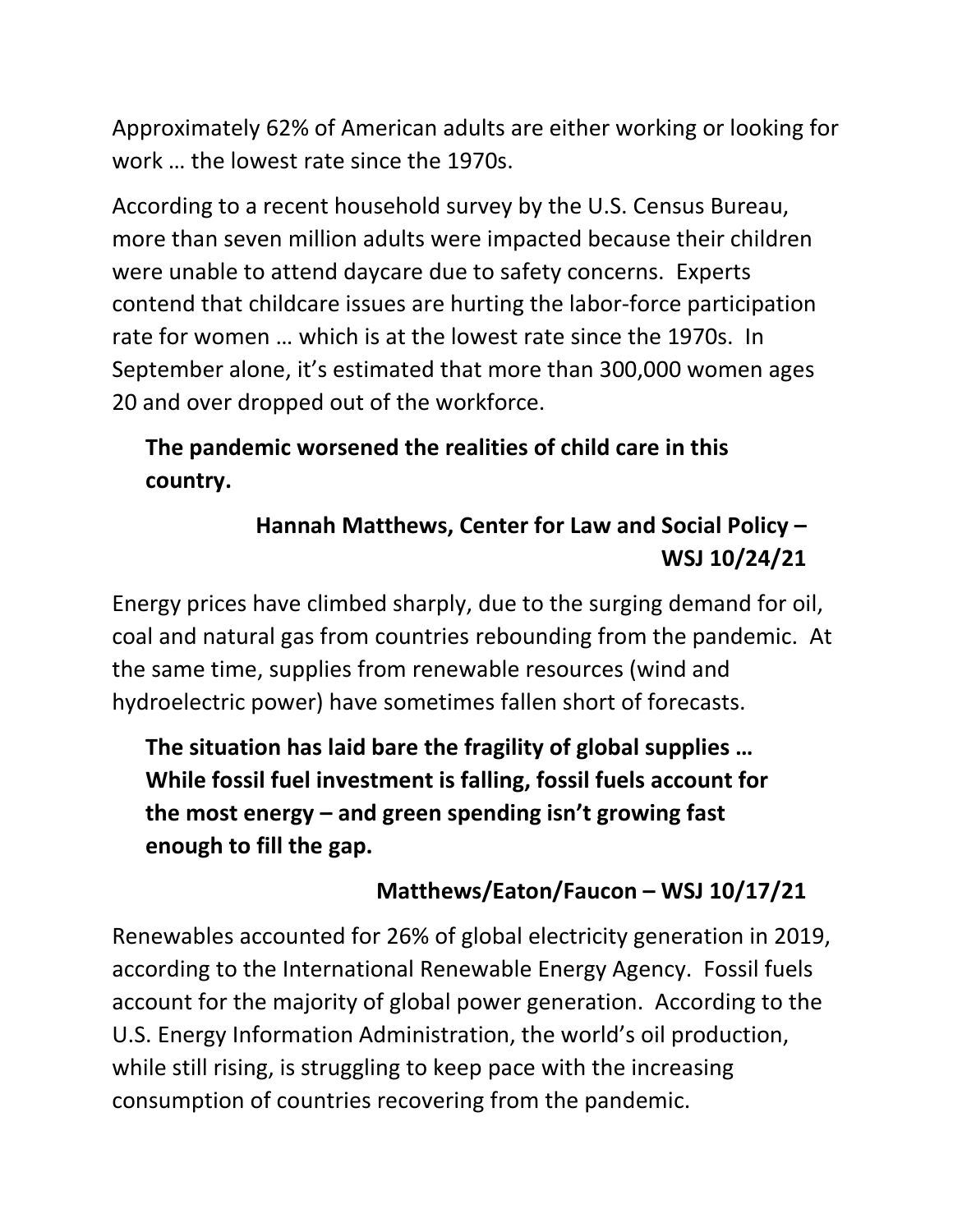**The world isn't investing enough to meet its future energy needs, and uncertainties over policies and demand trajectories create a strong risk of a volatile period ahead for energy markets.**

#### **International Energy Agency – WSJ 10/17/21**

Existing home sales increased 7% in September, according to the National Association of Realtors. About 23% of home purchases in September were purchased in cash, up from 18% a year earlier. Also, the Mortgage Bankers Association reported that applications for home purchases rose by 8% in September … an indicator that strong home sales could continue in the coming months.

**Until America has more homes available for sale, the housing market will look unusually strong in what used to be the slow part of the year without satisfying pent-up demand that has been years in the making.**

**Justin Lahart – WSJ 10/21/21**

#### 

Social Security benefits in 2022 will increase by 5.9% … the largest payment increase in four decades. About one-half of Americans at or above age 65 rely on Social Security to provide 50% or more of their income. For about one-quarter of seniors, social security payments make up 90% or more of their total income.

**Social Security may have a cost-of-living adjustment, but most other income sources that seniors may have – for example, pension income – are not adjusted for inflation. So even if Social Security is keeping up with inflation, it may very well be that other sources of income are not.**

**David Certner, AARP legislative counsel – WSJ 10/13/21**